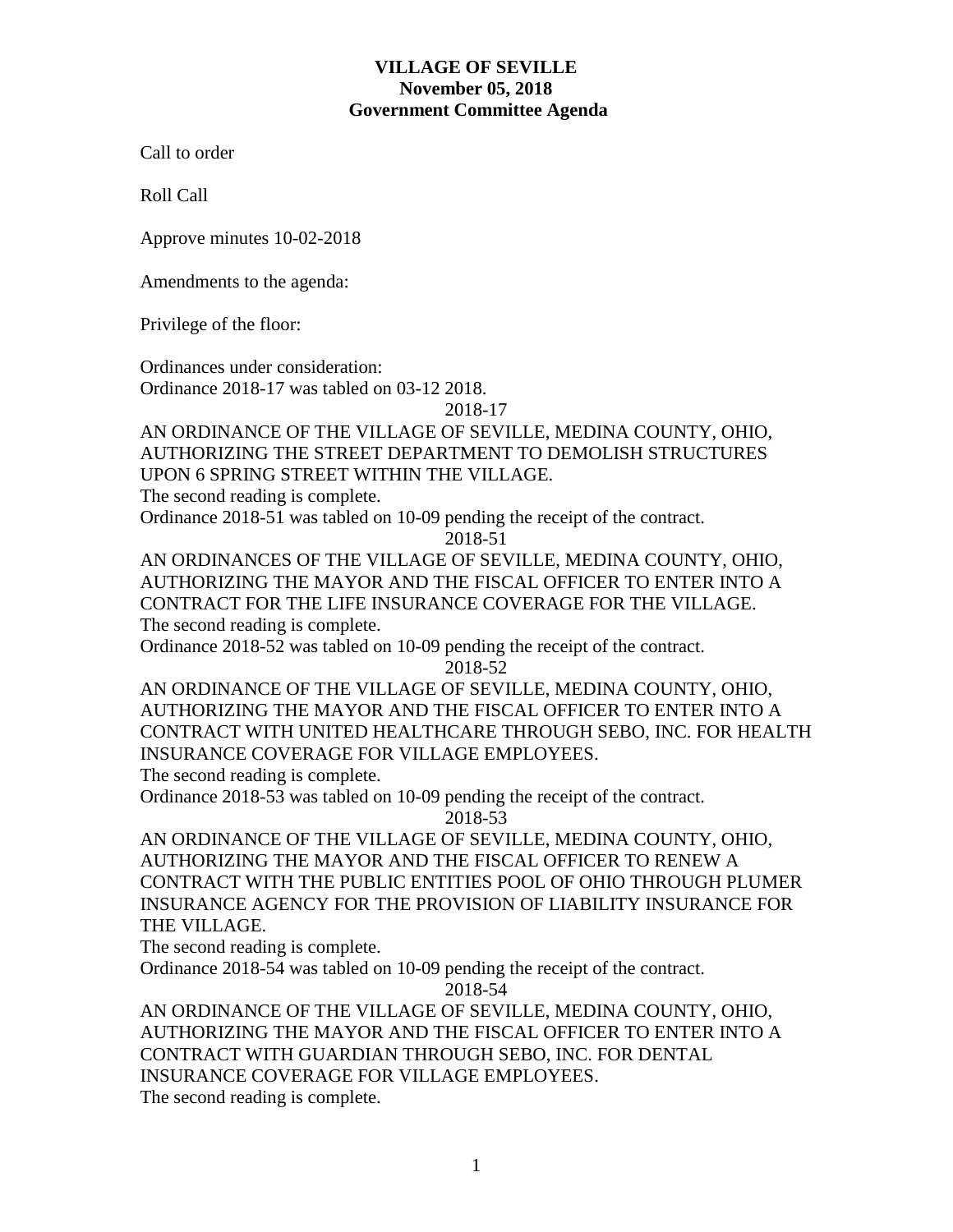Ordinance 2018-55 was tabled on 10-09 pending the receipt of the contract.

2018-55

AN ORDINANCE OF THE VILLAGE OF SEVILLE, MEDINA COUNTY, OHIO, AUTHORIZING THE MAYOR AND THE FISCAL OFFICER TO ENTER INTO A CONTRACT WITH GUARDIAN THROUGH SEBO, INC. FOR VISION INSURNACE COVERAGE FOR VILLAGE EMPLOYEES. The second reading is complete.

2016-61

AN ORDINANCE OF THE VILLAGE OF SEVILLE, MEDINA COUNTY, OHIO, APPROVING, ADOPTING, AND ENACTING THE 2019 EDITION OF THE MODEL OHIO MUNICIPAL CODE, PUBLISHED BY THE AMERICAN LEGAL PUBLISHING CORPORATION, FOR THE VILLAGE OF SEVILLE, OHIO; REPEALING ORDINANCES IN CONFLICT THEREWITH; AND PUBLISHING THE ENACTMENT OF NEW MATTER.

The third reading will be on 11-13.

2018-62

AN ORDINANCE OF THE VILLAGE OF SEVILLE, MEDINA COUNTY, OHIO, AUTHORIZING THE MAYOR AND THE FISCAL OFFICER TO ENTER INTO A CONTRACT FOR CLEANING SERVICES. The third reading will be on 11-13.

2018-63

AN ORDINANCE AMENDING ORDINANCE 2009-51 AS AMENDED IN ORDINANCE 2011-14 ADOPTING RULES AND REGULATIONS GOVERNING PUBLIC PARKS WITHIN THE VILLAGE AND ASSESSING PENALTIES FOR VIOLATIONS OF SAID RULES AND REGULATIONS. The third reading will be on 11-13.

2018-64

AN ORDINANCE OF THE VILLGE OF SEVILLE, MEDINA OCUNTY, OHIO AUTHORIZING THE MYOR AND THE FISCAL OFFICER TO ETER INTO AN AGREEMENT WITH THE B OARD OF COUNTY COMMISSIONERS OF MEDINA COUNTY, OHIO, RELATIVE TO THE PURCHASE OF MATERIALS. The second reading will be on 11-13.

2018-65

AN ORDINANCE OF THE VILLGE OF SEVILLE, MEDINA COUNTY, HIO, AMENDING THE BELLAGE OF SEVILLE'S SALARY AND BENEFITS CODE RELATED TO WAGES OF EMPLOYEES OF THE VILLAGE OF SEVILLE FOR THE YEAR 2019.

The second reading will be on 11-13.

### 2018-66

AN ORDINANCE OF THE VILLAGE OF SEVILLE, MEDINA COUNTY, OHIO, RATIFYING AND CONFIRMING THE RENEWAL OF AN EXISTING AGREEMENT WITH THE MEDINA COUNTY PUBLIC DEFENDER COMMISSION RELATIVE TO THE COST OF INDIGENT REPRESENTATION. The second reading will be on 11-13.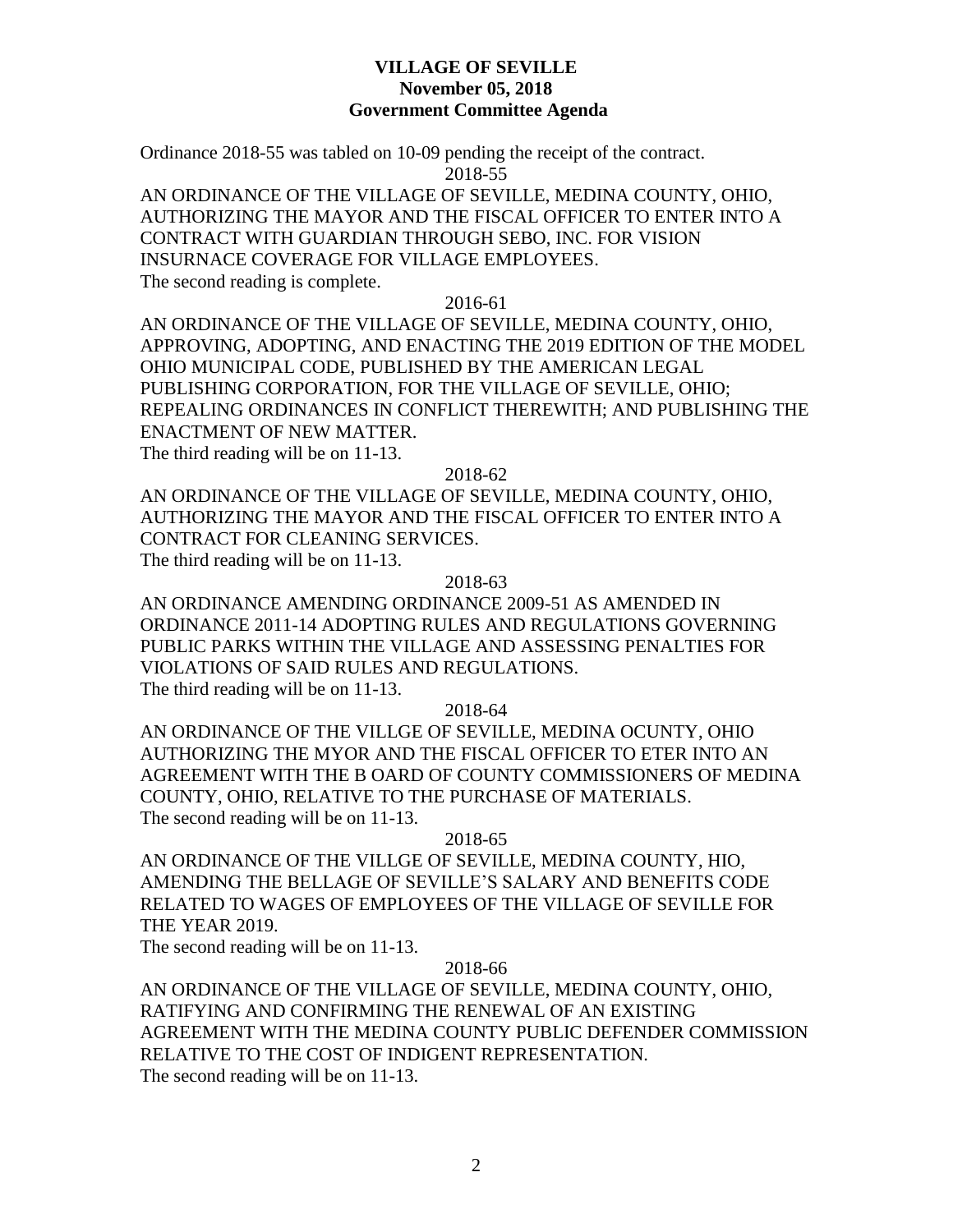#### 2018-67

AN ORDINANCE OF THE VILLAGE OF SEVILLE, MEDINA COUNTY, OHIO, ESTABLISHING APPROPRIATIONS OF THE YEAR 2019. The second reading will be on 11-13.

2018-68

AN ORDINANCE OF THE VILLAGE OF SEVILLE, MEDINA COUNTY, OHIO, APPROVING THE VILLAGE'S BUDGET FOR THE YEAR 2019. The second reading will be on 11-13.

2018-69

AN ORDINANCE OF THE VILLAGE OF SEVILLE, MEDINA COUNTY, OHIO, AUTHORIZING THE CHIEF OF POLICE TO ENTER INTO MEMORANDUM OF UNDERSTANDING FOR THE FORMATION AND OPERATION OF A MEDINA COUNTY CHILD ABDUCTION RESPONSE TEAM.

The second reading will be on 11-13.

2018-70

AN ORDINANCE OF THE VILLAGE OF SEVILLE, MEDINA COUNTY, OHIO, AUTHORIZING THE MAYOR AND THE FISCAL OFFICER TO ENTER INTO A RENEWAL AGREEMENT WITH CURTIS R. PERKINS INC. DBA C. MARTIN TRUCKING FOR SOLID WASTE DISPOSAL SERVICES FOR THE VILLAGE; ESTABLISHING AN EXCLUSIVE LICENSE FOR SOLID WASTE DISPOSAL SERVICES; ESTABLISHING THE OFFENSE OF VIOLATION OF THE EXCLUSIVE LICENSE FOR SOLID WASTE DISPOSAL; SETTING FORTH PENALTIES FOR VIOLATION THEREOF.

The second reading will be on 11-13.

2018-71

AN ORDINANCE AND JOINT RESOLUTION OF THE VILLAGE OF SEVILLE, MEDINA COUNTY, OHIO AND THE SEVILLE BOARD OF PUBLIC AFFAIRS RE-ESTABLISHING SANITARY SEWER ACCESS FEES AND DECLARING THE SAME TO BE AN EMERGENCY.

The second reading will be on 11-13.

#### 2018-72

AN ORDINANCE AND JOINT RESOLUTION OF THE VILLAGE OF SEVILLE, MEDINA COUNTY, OHIO AND THE SEVILLE BOARD OF PUBLIC AFFAIRS RE-ESTABLISHING STORM SEWER ACCESS FEES AND DECLARING THE SAME TO BE AN EMERGENCY.

The second reading will be on 11-13.

### 2018-73

AN ORDINANCE OF THE VILLAGE OF SEVILLE, MEDINA COUNTY, OHIO, AUTHORIZING THE MAYOR TO ENTER INTO A CONTRACT WITH THE MEDINA COUNTY ECONOMIC DEVELOPMENT CORPORATION. The first reading will be on 11-13.

Resolutions under consideration: None